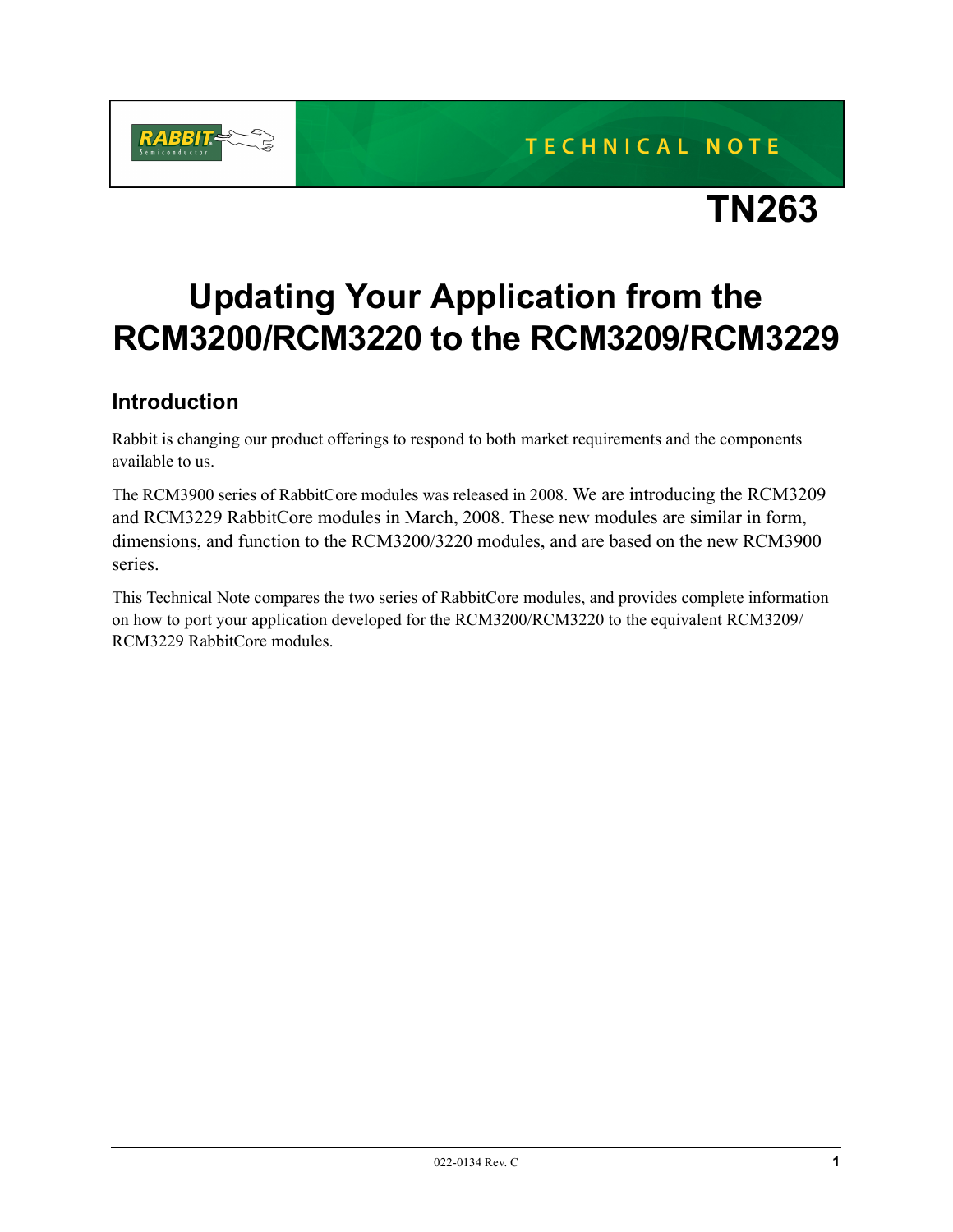## **Comparing the RCM3200/RCM3220 and the RCM3209/RCM3229**

#### **Ethernet Chip**

A different Ethernet controller chip is used on the RCM3209. The Ethernet chip is able to detect automatically whether a crossover cable or a straight-through cable is being used in a particular setup, and will configure the signals on the Ethernet jack interface. The RCM3229, like the RCM3220, has no Ethernet interface.

#### **Maximum Current**

The RCM3200/RCM3220 draws 255 mA vs. the 325 mA required by the RCM3209 (with Ethernet) or 190 mA (RCM3229 without Ethernet).

#### **LEDs**

The **LNK/ACT** LEDs have been combined to one LED on the RCM3209, and the RCM3209 has an **FDX/ COL** LED where the **ACT** LED was on the RCM3200. The RCM3229, like the RCM3220, has no LEDs and no Ethernet.

[Figure 1](#page-1-0) compares the RCM3200/RCM3220 and the RCM3209/RCM3229 component layouts. The LED placements on the boards remain unchanged.



<span id="page-1-0"></span>*Figure 1. RCM3200/RCM3220 and RCM3209/RCM3229 LED Layouts*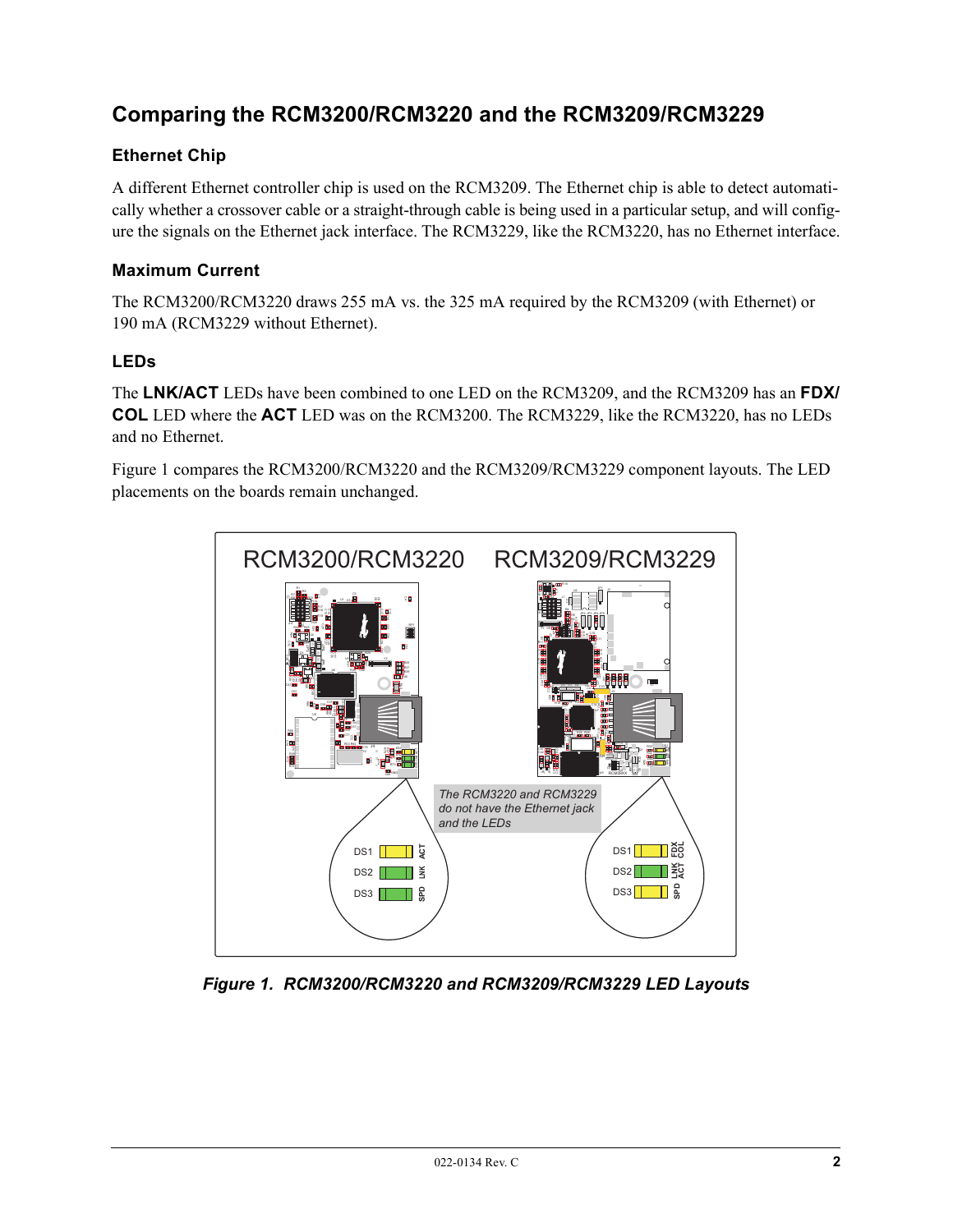#### **Dynamic C**

You may run your application developed for the RCM3200/RCM3220 on the RCM3209/RCM3229 after you recompile it using Dynamic C v. 9.60 or later.

Dynamic C v. 9.60 now has many of the previously optional modules included in the standard release. [Table 1](#page-2-0) compares the Dynamic C features available for the two series of RabbitCore modules.

<span id="page-2-0"></span>

| <b>Dynamic C</b>                                           | <b>RCM3200/RCM3220</b>                                      | RCM3209/RCM3229                                             |  |
|------------------------------------------------------------|-------------------------------------------------------------|-------------------------------------------------------------|--|
| <b>Standard Release</b>                                    | v.9.21                                                      | v.9.60                                                      |  |
| <b>Optional Modules</b><br>(purchased separately)          | <b>FAT File System</b>                                      | Included in Standard Release                                |  |
|                                                            | RabbitWeb                                                   |                                                             |  |
|                                                            | Point-to-Point Protocol (PPP)                               |                                                             |  |
|                                                            | Simple Network Management Pro-<br>tocol (SNMP)              |                                                             |  |
|                                                            | $\mu$ C/OS-II Real-Time Kernel                              |                                                             |  |
|                                                            | Library Encryption Executable                               |                                                             |  |
|                                                            | Modbus TCP                                                  |                                                             |  |
| <b>Optional Security Modules</b><br>(purchased separately) | <b>Advanced Encryption Standard</b><br>(AES)                | Rabbit Embedded Security Pack                               |  |
|                                                            | Secure Sockets Layer (SSL)                                  |                                                             |  |
| Other Optional Modules<br>(available separately)           | Rabbit Field Utility source code                            | Rabbit Field Utility source code                            |  |
|                                                            | One-Year Telephone Technical<br><b>Support Subscription</b> | One-Year Telephone Technical<br><b>Support Subscription</b> |  |

*Table 1. Comparison of Dynamic C Resources*